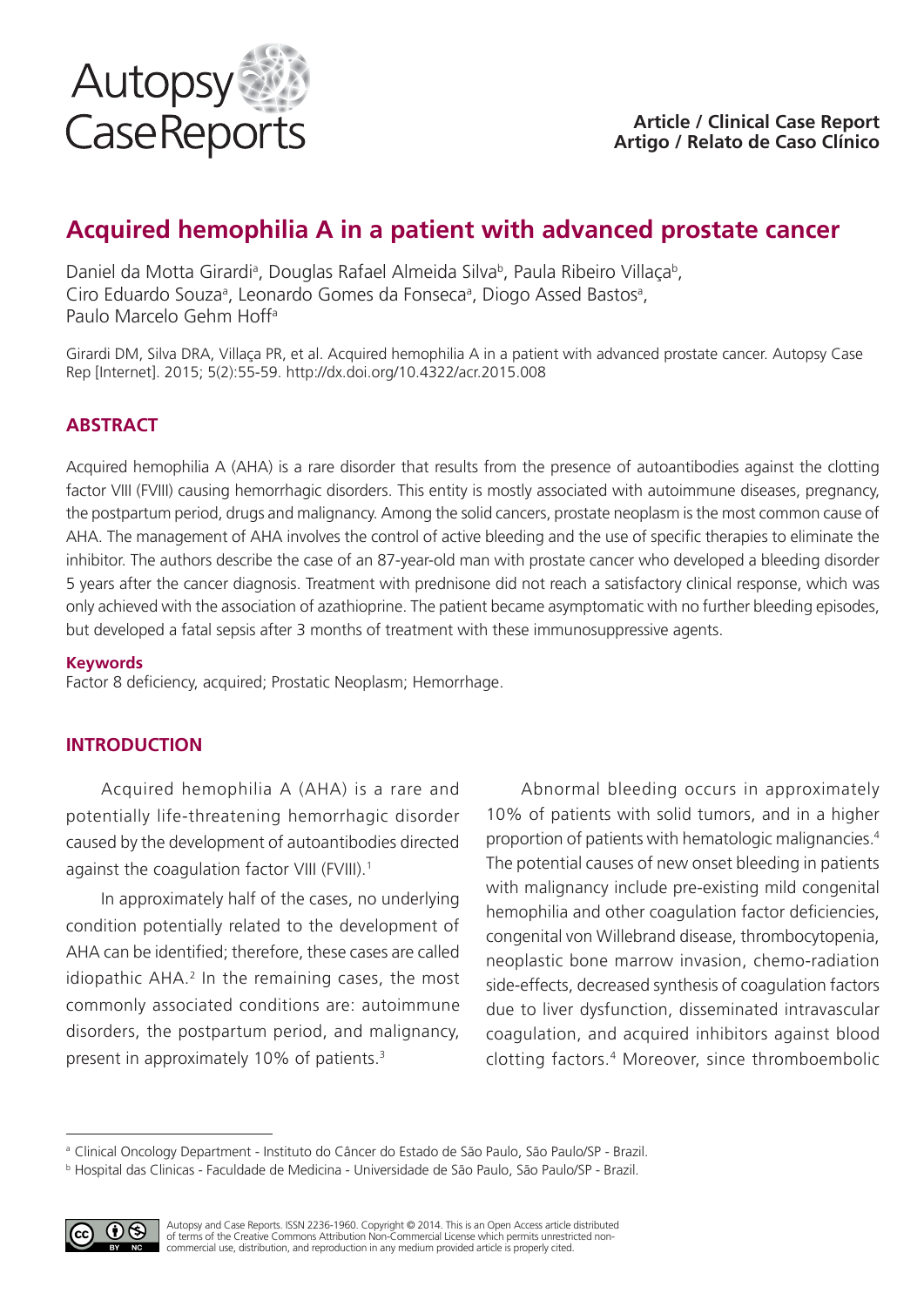events are very common in patients with advanced malignancies, a significant proportion of patients may develop bleeding events related to the use of prophylactic or therapeutic anti-thrombotic therapy.

The presence of cancer in AHA portends a worse outcome compared to patients who do not have an associated cancer.4,5 In the present report, we describe a rare event of malignancy-associated AHA.

## **CASE REPORT**

An 87-year-old man was referred to the oncologic center because of an abnormal prostate-specific antigen (PSA) determination, which was tested during a routine evaluation. His physical examination was unremarkable except for an abnormal digital rectal examination, which demonstrated a firm prostate gland suspicious for prostate cancer. A prostatic biopsy was performed, which revealed a Gleason score 7 (3 + 4) adenocarcinoma. A radionuclide bone scan demonstrated an abnormal uptake in several ribs consistent with bone metastasis. His past medical history included hypertension and chronic kidney disease with an estimated creatinine clearance of 20 mL/min. His medications included amlodipine and hydrochlorothiazide and he did not take any anticoagulants or non-steroidal anti-inflammatory drugs. There was no personal or familial history of abnormal bleeding, and no altered blood clotting test was present at diagnosis.

Two months after the prostate cancer diagnosis, surgical castration was performed, which was followed by a significant decrease of the PSA determinations with a nadir of 9 ng/dL. After 2 years, the patient developed castration-resistant disease and the PSA levels rose again. At that time, the patient started on a peripheral anti-androgen blockade with bicalutamide with a decline in transient PSA determinations followed by a rising PSA within 12 months. Subsequently, the patient received second-line therapy with prednisone 5 mg twice daily, leading to stabilization of the PSA levels at around 20.0 ng/dL.

Five years after the prostate cancer diagnosis, the patient developed gross hematuria, back pain, and spontaneous skin hematomas, and was admitted to the emergency department with severe anemia (hemoglobin determination of 4.8 g/dL (reference value [RV]: 13.0–18.0 g/dL) requiring red-blood-cell transfusion. Coagulation tests revealed a prothrombin time (PT) of 14.7 seconds and 83% of activity (RV: > 70%); active partial thromboplastin time (aPTT) of 97.7seconds (RV: 23–31 sec) and a fibrinogen level of 406 mg/dL (RV: 220–496 mg/dL). The active partial thromboplastin time was not corrected after mixing study neither lupus anticoagulants were identified. The patient's liver function tests were normal.

The clinical scenario of abnormal bleeding associated with these laboratory abnormalities led to the hypothesis of the presence of an inhibitor of the coagulation factor. The diagnosis of AHA was confirmed with the quantification of FVIII < 1% (RV: 50–150%) and the identification of the FVIII inhibitor that was quantified as 864 Bethesda Units (BU) (RV: < 0.6 BU). The PSA level was stable and a computerized tomography (CT) scan demonstrated no signs of new metastasis or evidence of cancer progression, but revealed an iliopsoas hematoma (Figure 1A and 1B).



**Figure 1.** Abdominal CT. Axial (**A**) and coronal (**B**) planes showing volumetric enlargement of the left iliopsoas muscle (white arrows).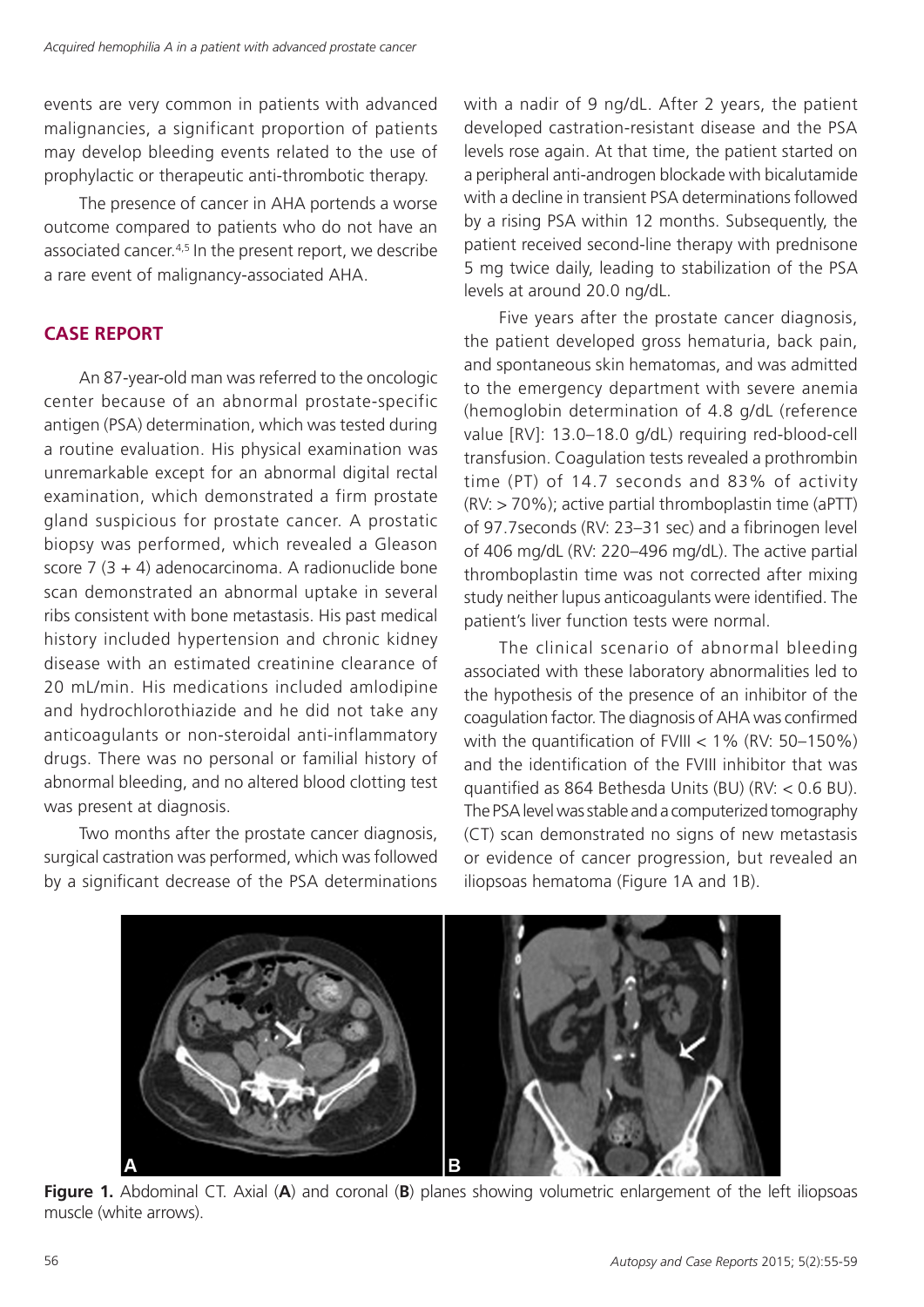Once the diagnosis was confirmed, the treatment was initiated with prednisone 1 mg/kg per day without improvement during the first 48 hours. Therefore, a daily dose of 100 mg of azathioprine was added. On the following day, the hematuria ceased, the hemoglobin level remained stable, and no signs of new skin hematomas were observed. Homeostatic agents were not necessary at any time during the patient's hospitalization.

On the following days, a new CT study showed no further enlargement of the iliopsoas hematoma (Figure 2A and 2B) and the hematoma-associated back pain improved. The patient became asymptomatic and was discharged after 17 days of hospitalization.

Over the following 3 months after hospital discharge, the patient demonstrated a progressive fall of the inhibitor titles (lowest quantification of 7.6 UBTH) and an increase of the coagulation FVIII levels (28%). Furthermore, no other hemorrhage phenomenon was noted on follow-up. However, after 3 months, the patient was admitted to the Intensive Care Unit with the diagnosis of pneumonia, and died due to septic shock.

## **DISCUSSION**

AHA is a rare disease caused by anti-FVIII autoantibodies. The incidence of AHA is 1.3–1.5 cases per million per year and up to 85% involve the elderly population.6,7

The most common etiological factors associated with AHA are autoimmune disease, such as systemic lupus erythematous, rheumatoid arthritis, or Sjögrens syndrome, pregnancy, the postpartum period, drug-associated AHA, and malignancy.4,8 However, in approximately 50% of patients, no underlying disorder is detected.2

Underlying malignancy is present in about 10% of the cases of AHA.<sup>4</sup> Among the solid cancers, prostate cancer is the most common cause of AHA followed by lung cancer.<sup>3,4</sup> In the majority of cases, malignancy predates or is diagnosed concurrently with the bleeding disorder<sup>4</sup>

The clinical manifestations of AHA are different from those observed in patients with congenital hemophilia. Whereas congenital hemophilia typically presents hemarthrosis in the younger male population, acquired hemophilia frequently presents with mucocutaneous or soft tissue bleeding in the elderly.4 Life-threatening hemorrhage occurs in about 9–22% of this population<sup>7,9</sup> and the high mortality rate of 10–33% has been reported, which is due to spontaneous bleeding in most cases, or is related to associated conditions, such as cancer.<sup>6</sup>

The clinical presentation of cancer-associated AHA is similar to that observed in acquired AHA without any underlying malignancy, except for more genitourinary hemorrhage in the former, which is probably due to the predominance of prostate cancer among those cases.<sup>3</sup> In 2001, Sallah and Wan<sup>3</sup> reported that the most common sites of bleeding in patients with malignancy-associated AHA were soft tissue, hematuria, and skin.

No specific characteristic of the neoplasia, such as disseminated disease or histologic type, are associated with the development of AHA, and the reappearance



**Figure 2.** CT scan. Axial (**A**) and coronal (**B**) planes showing a mild decrease in the size of the left iliopsoas muscle hematoma (white arrows).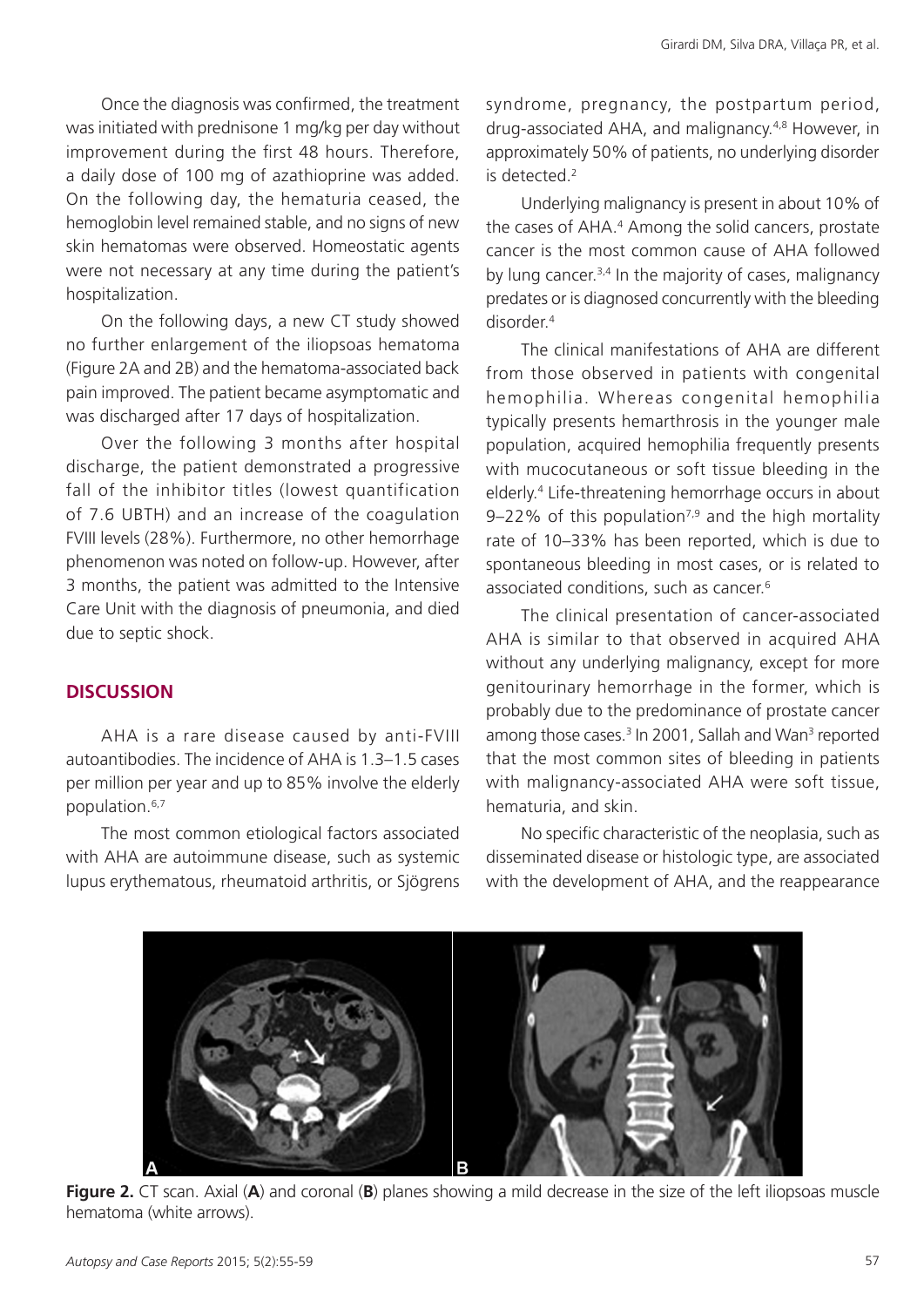of the FVIII inhibitors is not associated with the neoplasm relapse.10

Due to the relative rarity of this condition, the diagnosis is often difficult and delayed.4 Initial testing usually reveals an isolated prolonged aPTT with a normal PT and platelet count, which are associated with a reduced level of FVIII.<sup>4</sup> Importantly, the use of warfarin, heparin, and an abnormal liver function must be ruled out as alternative diagnoses.<sup>6</sup> In AHA, the aPTT test after mixing study typically fails to normalize and can be misinterpreted as being related to a lupus inhibitor. Therefore, the International Guidelines for the diagnosis of AHA11 recommend ruling out lupus anticoagulants by a specific test.<sup>6</sup> In order to demonstrate the presence of the inhibitor, the Bethesda assay for the quantification of the inhibitor must be performed in these patients.<sup>6,9,11</sup>

The management of AHA involves the control of active bleeding and specific therapies to eliminate the FVIII-inhibitor.<sup>6</sup> The bleeding management can be done with homeostatic agents such as the recombinant FVIIa (rFVIIA), the activated prothrombin complex concentrate (aPCC), the 1-deamino-8-D-arginine vasopressin (DDAVP), and FVIII concentrates. In most cases, rFVIIa and aPCC have greater efficacy than human FVIII or DDAVP in achieving hemostasia, and must be the treatment of choice.4,11-13

The international recommendations for the diagnosis and treatment of patients with AHA highlight the definition of treatment failure as: hemoglobin decrease despite red-blood-cell replacement, increasing dimensions of internal bleeding on imaging studies, evidence of continuous bleeding after 48 hours of appropriate treatment, bleeding on a new site, and increasing pain associated with hematoma despite treatment.11

The deletion of the FVIII-inhibitor may be achieved with corticosteroids alone or corticosteroids associated with other immunosuppressant agents, such as cyclophosphamide or different combinations of azathioprine, rituximab, and cyclosporine A.6,11,14 Corticosteroids are the first-line therapy and may draw a complete remission in about 48% of patients, defined as undetectable FVIII-inhibitor levels and an FVIII higher than 70 IU/dL after the discontinuation of immunosuppressive therapy.<sup>14</sup> The combination with cyclophosphamide not only increases the overall

response to 60–100%, but also may be associated with adverse effects, such as a higher incidence of infections.8 In 2007, Collins et al.7 did not find any difference in efficacy comparing corticosteroids alone with corticoids combined with cytotoxic agents, showing a complete remission rate of approximately 70%. This study also reported a rate of 33% of sepsis, which contributed to death in 11% of the cases.<sup>7</sup> Others have demonstrated that the treatment of the underlying cancer with chemotherapy, surgery, or hormonal manipulation led to the disappearance of the inhibitor in 22% of patients. However, it is very difficult to speculate the exact role of oncologic therapy in this setting, since these results were not confirmed by other researchers.<sup>3,10</sup>

# **REFERENCES**

- 1. Franchini M, Gandini G, Di Paolantonio T, Mariani G. Acquired hemophilia A: a concise review. Am J Hematol. 2005;80(1):55-63. [http://dx.doi.org/10.1002/ajh.20390.](http://dx.doi.org/10.1002/ajh.20390) [PMid:16138334.](http://www.ncbi.nlm.nih.gov/entrez/query.fcgi?cmd=Retrieve&db=PubMed&list_uids=16138334&dopt=Abstract)
- 2. Knoebl P, Marco P, Baudo F, et al. Demographic and clinical data in acquired hemophilia A: results from the European Acquired Haemophilia Registry (EACH2). J Thromb Haemost. 2012;10(4):622-31. [http://dx.doi.org/10.1111/](http://dx.doi.org/10.1111/j.1538-7836.2012.04654.x) [j.1538-7836.2012.04654.x.](http://dx.doi.org/10.1111/j.1538-7836.2012.04654.x) [PMid:22321904.](http://www.ncbi.nlm.nih.gov/entrez/query.fcgi?cmd=Retrieve&db=PubMed&list_uids=22321904&dopt=Abstract)
- 3. Sallah S, Wan JY. Inhibitors against factor VIII in patients with cancer. Analysis of 41 patients. Cancer. 2001;91(6):1067-74. [http://dx.doi.](http://dx.doi.org/10.1002/1097-0142(20010315)91:6%3c1067::AID-CNCR1101%3e3.0.CO;2-4) [org/10.1002/1097-0142\(20010315\)91:6<1067::AID-](http://dx.doi.org/10.1002/1097-0142(20010315)91:6%3c1067::AID-CNCR1101%3e3.0.CO;2-4)[CNCR1101>3.0.CO;2-4](http://dx.doi.org/10.1002/1097-0142(20010315)91:6%3c1067::AID-CNCR1101%3e3.0.CO;2-4). [PMid:11267950.](http://www.ncbi.nlm.nih.gov/entrez/query.fcgi?cmd=Retrieve&db=PubMed&list_uids=11267950&dopt=Abstract)
- 4. Reeves BN, Key NS. Acquired hemophilia in malignancy. Thromb Res. 2012;129(Suppl 1):S66-8. [http://dx.doi.](http://dx.doi.org/10.1016/S0049-3848(12)70019-1) [org/10.1016/S0049-3848\(12\)70019-1.](http://dx.doi.org/10.1016/S0049-3848(12)70019-1) [PMid:22682137.](http://www.ncbi.nlm.nih.gov/entrez/query.fcgi?cmd=Retrieve&db=PubMed&list_uids=22682137&dopt=Abstract)
- 5. Bitting RL, Bent S, Li Y, Kohlwes J. The prognosis and treatment of acquired hemophilia: a systematic review and meta-analysis. Blood Coagul Fibrinolysis. 2009;20(7):517- 23. [http://dx.doi.org/10.1097/MBC.0b013e32832ca388.](http://dx.doi.org/10.1097/MBC.0b013e32832ca388) [PMid:19644360.](http://www.ncbi.nlm.nih.gov/entrez/query.fcgi?cmd=Retrieve&db=PubMed&list_uids=19644360&dopt=Abstract)
- 6. Shetty S, Bhave M, Ghosh K. Acquired hemophilia a: diagnosis, aetiology, clinical spectrum and treatment options. Autoimmun Rev. 2011;10(6):311-6. [http://dx.doi.](http://dx.doi.org/10.1016/j.autrev.2010.11.005) [org/10.1016/j.autrev.2010.11.005](http://dx.doi.org/10.1016/j.autrev.2010.11.005)[. PMid:21115138.](http://www.ncbi.nlm.nih.gov/entrez/query.fcgi?cmd=Retrieve&db=PubMed&list_uids=21115138&dopt=Abstract)
- 7. Collins PW, Hirsch S, Baglin TP, et al. Acquired hemophilia A in the United Kingdom: a 2-year national surveillance study by the United Kingdom Haemophilia Centre Doctors' Organisation. Blood. 2007;109(5):1870-7.